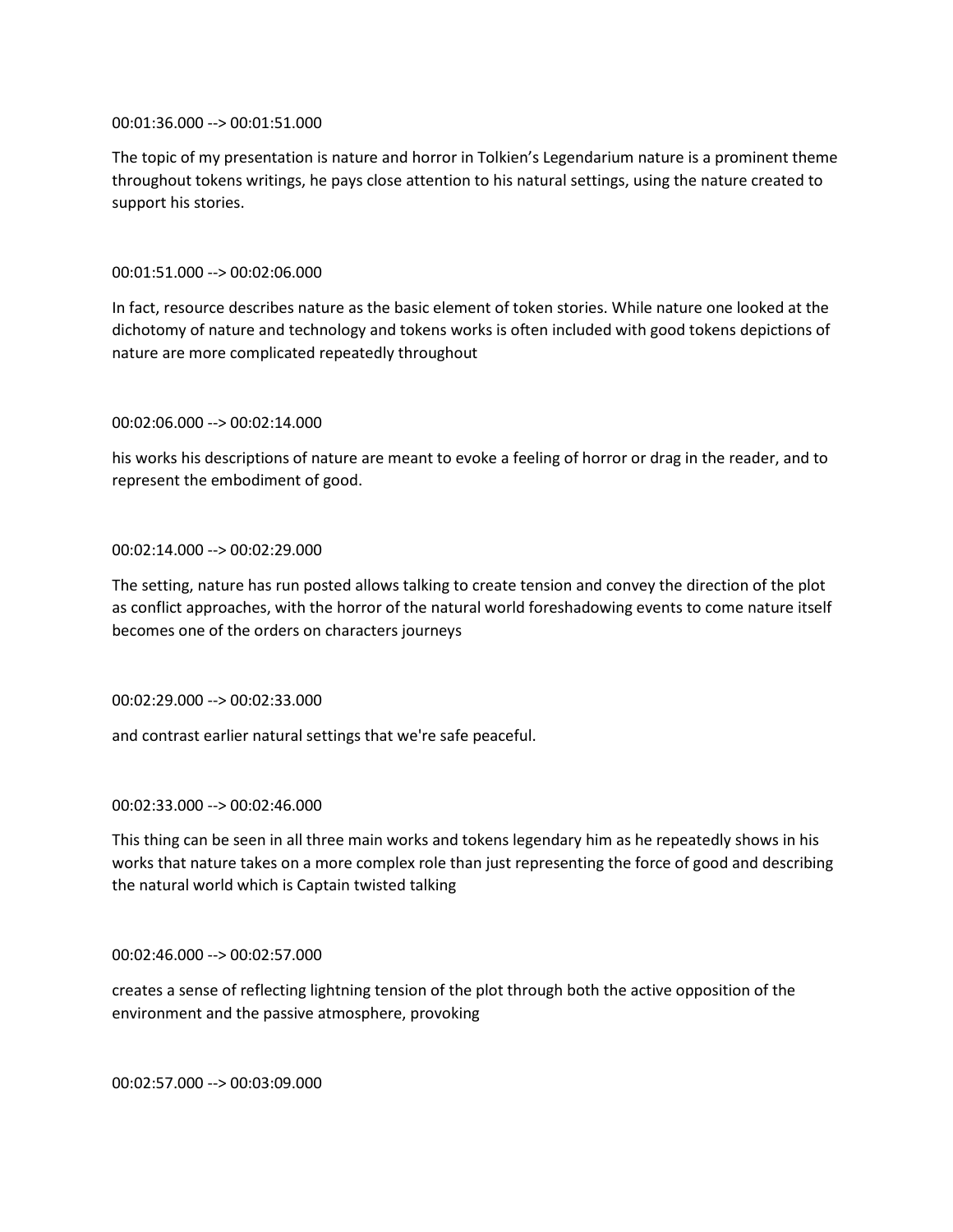or the talking in books with his descriptions of nature is heightened through its contrast to make sure that it's good, and his characters often start out with a deluxe settings, which fulfill a variety of different roles and the narratives.

00:03:09.000 --> 00:03:14.000

For us argues against a black and white dichotomy of meeting technology or nature is always good.

00:03:14.000 --> 00:03:21.000

Technology is evil, the contrast between a peaceful natural setting in which is.

00:03:21.000 --> 00:03:26.000

I'm sorry the screen chair to seem to stop

00:03:26.000 --> 00:03:38.000

trying restart that quickly.

00:03:38.000 --> 00:03:51.000

Stranger seem to be working again for everyone. Yeah, we can see you again.

00:03:51.000 --> 00:03:58.000

The contrast between the natural settings and riches book start, and the more dangerous.

00:03:58.000 --> 00:04:09.000

This encounter later alive allows us to start with settings to have more impact, different types of nature shows that the darker settings are not nearly natural settings before.

00:04:09.000 --> 00:04:14.000

I've been corrupted into an unnatural dangerous nature.

00:04:14.000 --> 00:04:21.000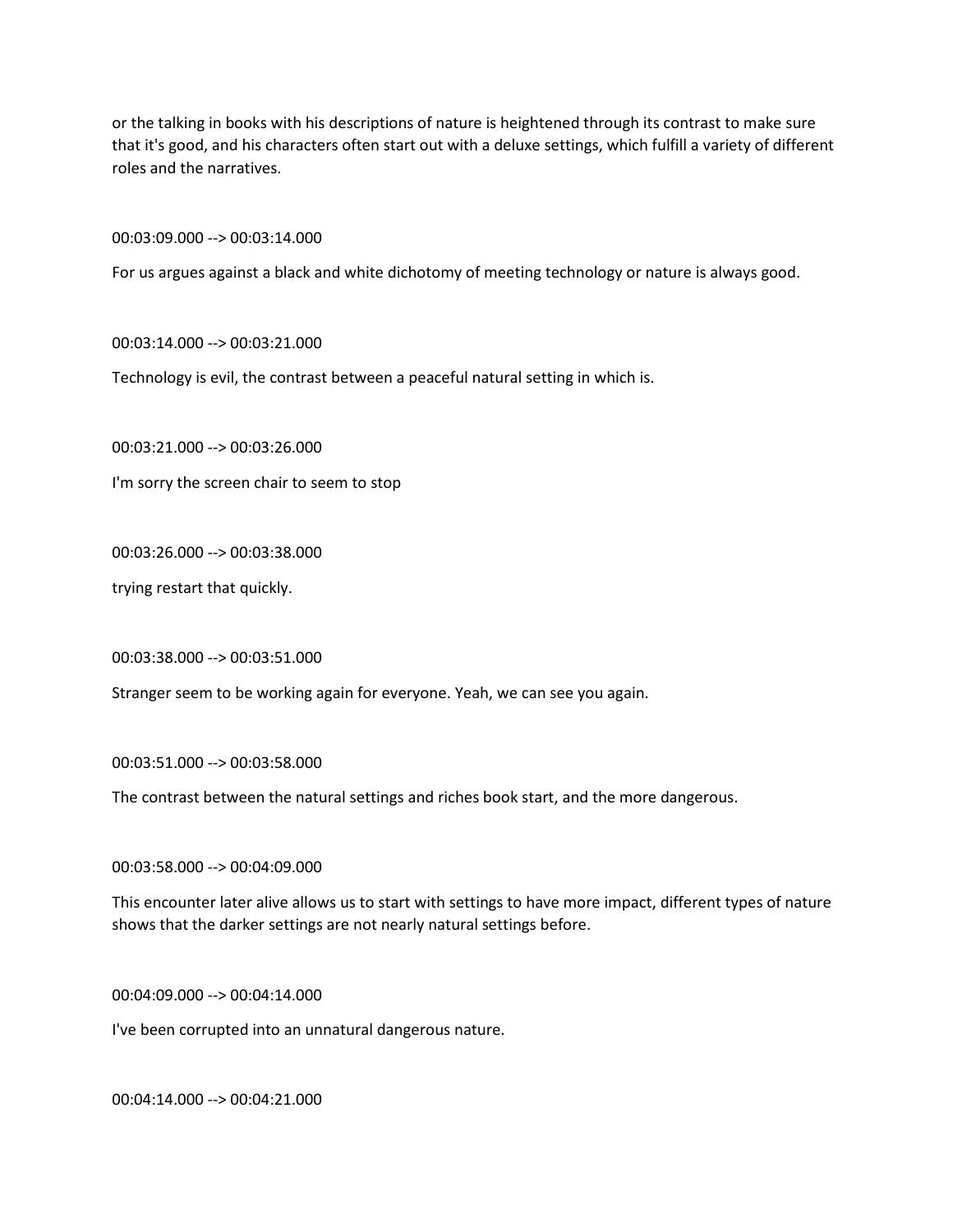The Hobbit and Lord of the Rings start out in the Shire, one of the strongest examples in nature being equated with good.

00:04:21.000 --> 00:04:29.000

I'm talking describes the Shire as the hobbits came to it, it says, Dorian was reaching kindly. And though it had long been deserted when they enjoyed it.

## 00:04:29.000 --> 00:04:38.000

It had been before well killed, and the King once had many farms, Portland's vineyards and woods.

## 00:04:38.000 --> 00:04:48.000

In the Shire the nature is cultivated and controlled viewed positively due to its farms and fields token sets up the Shire as a place where nature is incorporated into daily life.

### 00:04:48.000 --> 00:05:00.000

The way that leads to people living there with a dog and inviting the showers of benevolence setting where the books can open up the characters that piece, before they invest into dangerous dreams.

00:05:00.000 --> 00:05:07.000

Other much officials fields and farmland. It is also described as having weapons and streams that contribute to it serenity.

### 00:05:07.000 --> 00:05:23.000

As habits are joining the Shire, they saw the lower land started with small clumps of trees that melted away and just seems to have been what one pays the scenery of the Shire is presented as nature idealised fields and trees that fall in the perfect

00:05:23.000 --> 00:05:26.000

no ground between wild and cultivated.

00:05:26.000 --> 00:05:41.000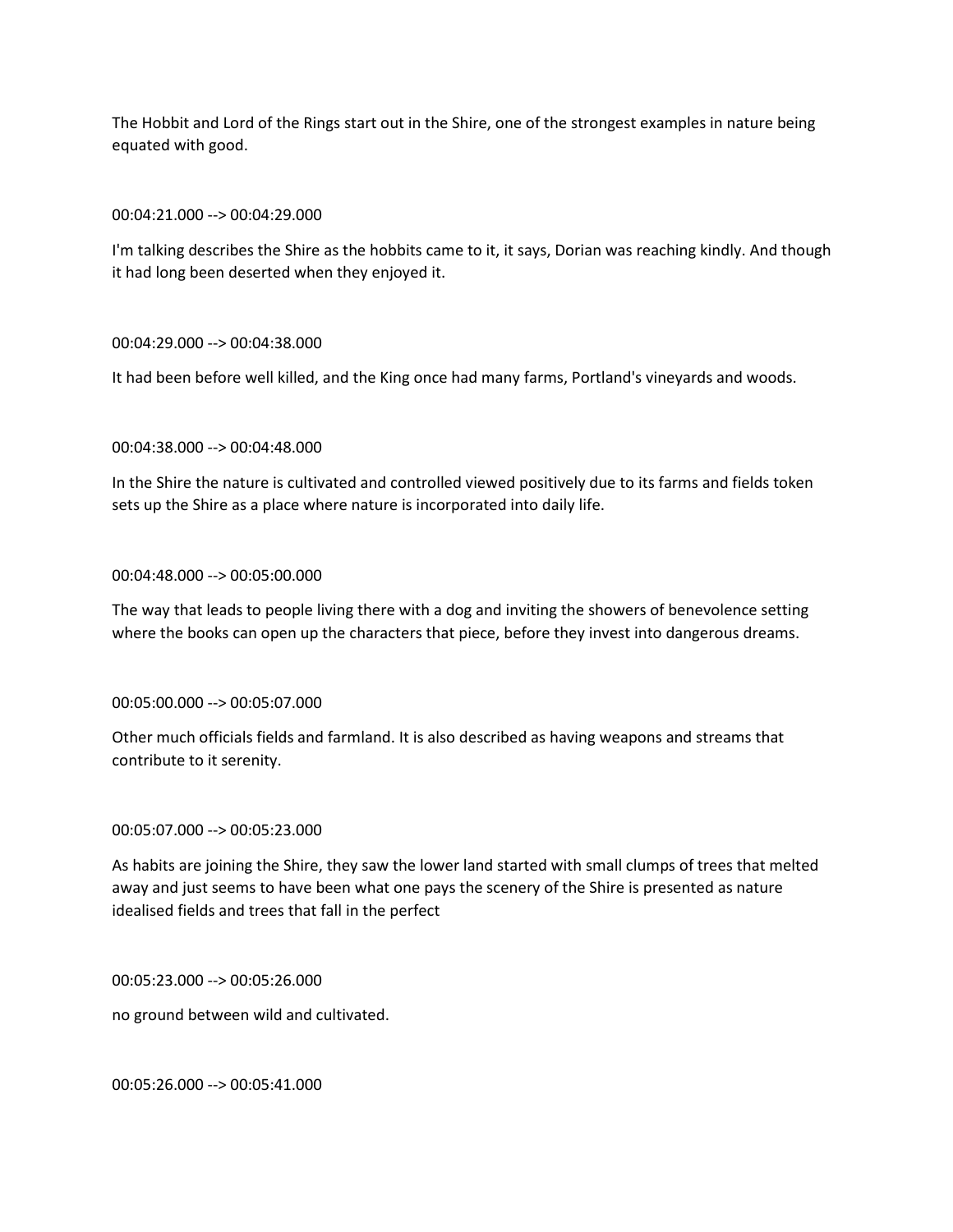The positive sentiment towards the nature in setting is hoping the characters as well. This is a photo that he's still in love with the Shire woods and fields in little rivers shields force and rivers makeup and started natural setting that serves as

## 00:05:41.000 --> 00:05:53.000

an embodiment of good within tokens works. I starting in this idealized setting token sets the expectations for the rules and the role of nature which has been able to support.

## 00:05:53.000 --> 00:06:04.000

While the Hobbit and The Lord of the Rings throughout and the Shire to someone else and spends much of its beginning balance for the land created and protected by the valor also meant to be a place of safety and beauty.

# 00:06:04.000 --> 00:06:20.000

It's angelic and harmonious properties come from the heart uninterrupted and on Lord, open this card set by saying their with their houses, their gardens and their towers in that part of the land, the valor gathered great store of light and all the various

# 00:06:20.000 --> 00:06:34.000

things that were saved from the ruin, and many others yep fair they made a new and melon or became more beautiful even the Middle Earth in the spring Florida, and it was blessed for the dead forest walk there, and they're not faded no weathered, neither

### 00:06:34.000 --> 00:06:49.000

was there any stain upon flower or leaf in that land, or any corruption or sickness and anything that lived with a very stones in the waters for holiday Eleanor's describe this beautiful free from any light, and it's the most idealized form of nature

### 00:06:49.000 --> 00:07:02.000

that exists in order, even more so than the Shire it embodies all that is good about nature, a safe haven where its inhabitants for protect this only in departing from this land, the characters for when change shipped by the challenges with the outside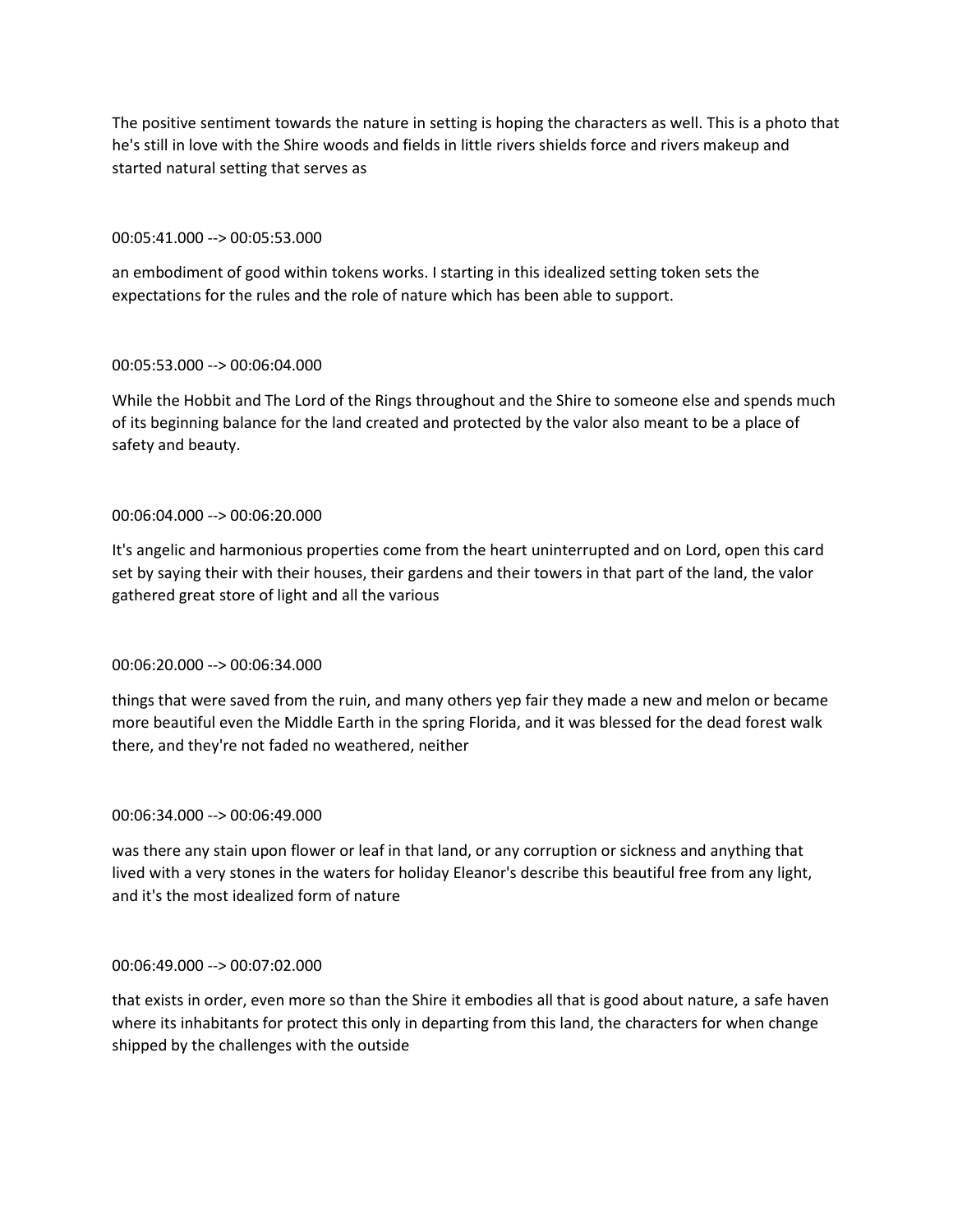00:07:02.000 --> 00:07:04.000

world.

### 00:07:04.000 --> 00:07:17.000

Like the Shire Eleanor's carefully cultivated and controlled described as the part of land, one which the power have power over human nature is not wild but cultivated to create a hospitable environment.

## 00:07:17.000 --> 00:07:29.000

It is this environment that the battler offer as home to the elves. Among the reading flowers of the tree Leaf Gardens without an arm, and they're in a deep valley that ran down to the sea, the elder raised Green Hill.

## 00:07:29.000 --> 00:07:49.000

Tonight, it was called from the west, the light of the trees fell upon it. the remains of the stream for killing the dark weeks to silver and gold and it patched on the aisle.

# 00:07:49.000 --> 00:07:46.000

Eleanor is this contrasted with the darker environments and harsher realities the helps MySpace when they leave for Middle Earth by starting out in a deluxe settings token is able to lead her call attention to his darker and more horrifying things.

00:07:46.000 --> 00:08:02.000

were east of the mountains with a mom.

00:08:02.000 --> 00:08:12.000

In contrast, contrast to the peaceful settings or concerts out in the nature of his characters encountered is not sleeping well and as he uses nature to build one.

### 00:08:12.000 --> 00:08:24.000

In many cases, he uses nature that has been posted on its own, such as the old forest, and the old force nature has gone away that is unnatural, particularly in regards to the sentence of the forest.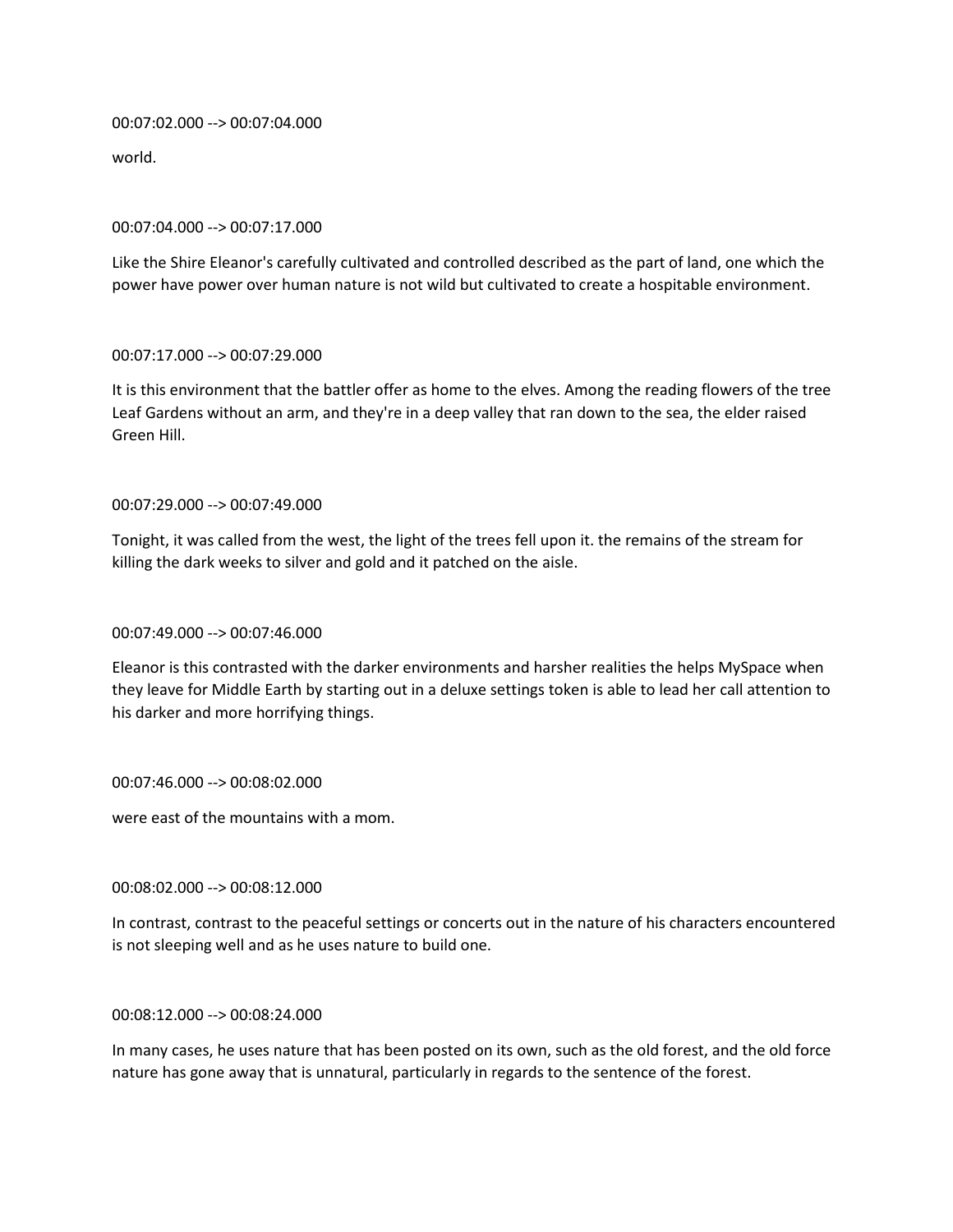00:08:24.000 --> 00:08:36.000

Mary ones the others about the old horse saying everything in it is very much more alive, more aware of what is going on, so to speak, then things are in the Shire.

00:08:36.000 --> 00:08:41.000

The trees do not like strangers, they watch you at night things can be most alarming.

00:08:41.000 --> 00:08:43.000

Not only is the fourth sentence.

00:08:43.000 --> 00:08:53.000

That is also hostile to intruders including the hobbits this hostility creates a sense support through the feeling of being watched and surrounded by unfriendly beings.

00:08:53.000 --> 00:09:06.000

Mary's warnings it's not the anticipation of the dangers, the hobbits will face as they travel through the hostile setting, and the comparison to the Shire shows the divide between the safe and the dangerous as they make the journey.

00:09:06.000 --> 00:09:11.000

There was no sound except for an occasional drip of moisture fallen through the still leaves.

00:09:11.000 --> 00:09:25.000

For the moment, there was no whispering or movement among the branches, but they all got an uncomfortable feeling that they were being watched with disapproval deep into dislike and even enmity, the feelings that we grew until they found themselves looking

00:09:25.000 --> 00:09:40.000

up quickly are planting back over their shoulders, as if they expected a sudden well

00:09:40.000 --> 00:09:47.000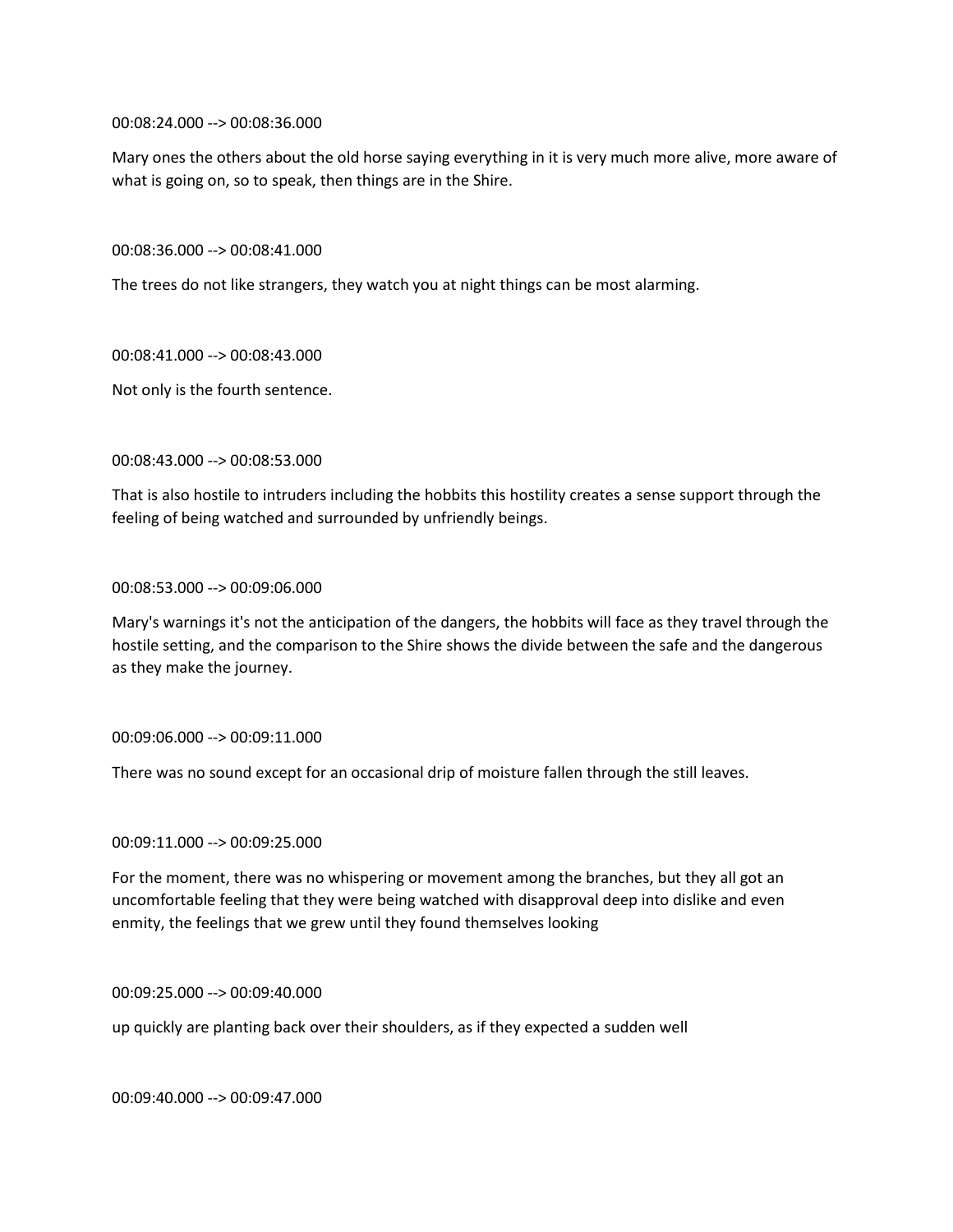foreboding full force has grown into the evil and on natural setting. Due to its hatred and hostility.

00:09:47.000 --> 00:09:57.000

Indeed, as the habits continue to make their way through the forest, they are directed towards danger by the force itself as it changes the environment to force them to travel one way or another.

# 00:09:57.000 --> 00:10:11.000

Well, or the forest starts out as atmospheric it then comes from the active opposition of the forest itself, working against the hobbits tokens descriptions of the old for stability to interfere with the hobbit stream makes it a greater threat, kind of

# 00:10:11.000 --> 00:10:15.000

typical not intend to natural setting.

## 00:10:15.000 --> 00:10:29.000

Another way, hoping uses nature to talk or is through nature corrupted the twisting of nature into something darker and more dangerous can be traced back to Makkah in the morning of Arda.

### 00:10:29.000 --> 00:10:44.000

Nonetheless, the evil of Makkah and the blatant this hatred flowed out dense and the spring of art. It was hard, doing things fall sick and rotted, and rivers for choked with me It's inspiring and things were made rank and poisonous the breeding police

### 00:10:44.000 --> 00:10:58.000

slides, and for screw dark and perilous thoughts of fear and be speaking monsters of one and I agree, and died the earth with one in the opposite of it pours lambs were broken and Caesar was in trouble.

### 00:10:58.000 --> 00:11:14.000

And when the lamps was filled with destroying flames poured out over the earth and the shape of art and the symmetry of its fires and plans, was hard enough time, the imagery of mockers impact on the world is a senior for with blood and destruction covering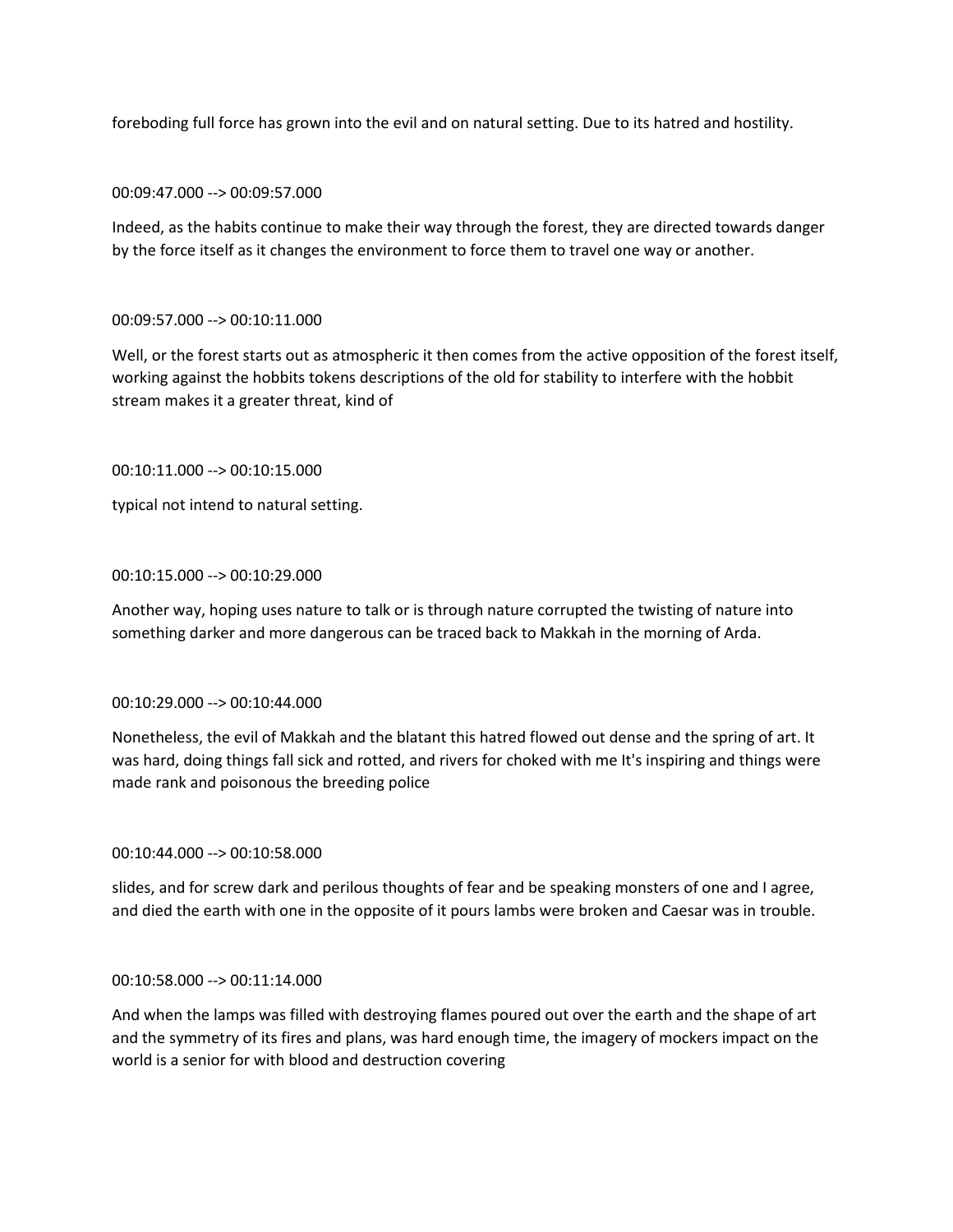### 00:11:14.000 --> 00:11:23.000

the land symmetry comes about from a conflict between the other valor and no court, in which Morocco destroys the good nature and corrupts it to his image.

### 00:11:23.000 --> 00:11:40.000

But argues for levels of evil in nature due to mockers actions or some environments like Eleanor meaningless, while others range from the ordinary to the corrupted, or takes an active role in twisting nature and turning it into a setting with the ability

#### 00:11:40.000 --> 00:11:49.000

to harm its inhabitants tokens descriptions of course actions and ending the spring of art and first creates and make sure that it's dangerous and horrifying.

### 00:11:49.000 --> 00:12:04.000

Setting up the subsequent examples knockers creation of horrifying nature continues even after his initial actions in his conflict with the other valor token tomorrow creates a Middle Earth, that is very dangerous to its inhabitants.

### 00:12:04.000 --> 00:12:20.000

He twists nature to his needs. And in the north locker adult strength, and he slept not, but Washington labored, and the evil things that he had perverted walked abroad, and the dark consumer goods were haunted by monsters and sheets of dread.

#### 00:12:20.000 --> 00:12:34.000

The nature that mockery encourages contributes to the conflict Sumerians as the inhabitants of Middle Earth face off against not only for himself, but also an environment in which he has done his best to make hostile and frightening.

#### 00:12:34.000 --> 00:12:43.000

Unlike in the Hobbit and Lord of the Rings, the natural world if somebody feels blessed wonders and more eerie with dangerous looking everywhere.

00:12:43.000 --> 00:12:59.000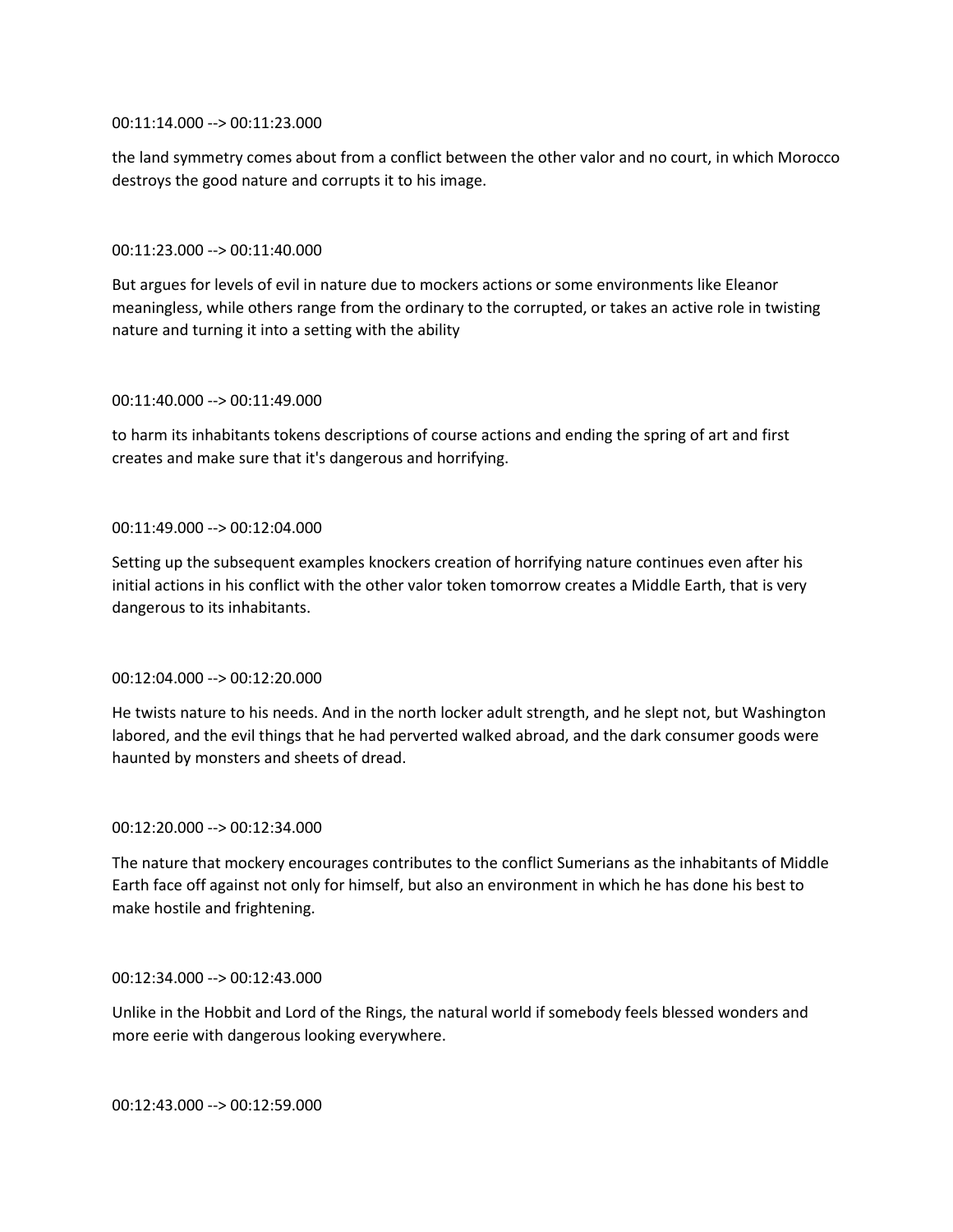Likewise the plot of this so Marlene impulse conflict on a bigger scale than tokens other books.

00:12:59.000 --> 00:13:06.000

fortresses and won't much The location was constructed for the surrounding landscape this also affected.

### 00:13:06.000 --> 00:13:22.000

The first mention of the more junk comes as smoke recreates fortress with Tolkien saying about the gates here, the three Four Peaks of origins and degree of dark smoke was ever worry about them, the peaks of think origin surround with ever present smoke

## 00:13:22.000 --> 00:13:38.000

an ominous and threatening image. The horror coming from its atmosphere as a setting, rather than the nature as a force bonkers presence has twisted the nature into something dangerous, much like with the marina part of the descriptions token uses acting

### 00:13:38.000 --> 00:13:47.000

portions first introduction foreshadows the danger the setting of presents later in the courtroom comes back as the setting after the elves arrive in Middle Earth.

### 00:13:47.000 --> 00:13:52.000

They might first is captured as a place in this captivity.

00:13:52.000 --> 00:14:06.000

drinking one's rescue attempt, aided by the very darkness that had made came on the scene into the fastness of expose high upon the shoulders of thing guardroom he climbed and looked in despair upon the desolation of the land.

### 00:14:06.000 --> 00:14:13.000

The description of the land is decimated combined with squads of despair adds to the quality of the area.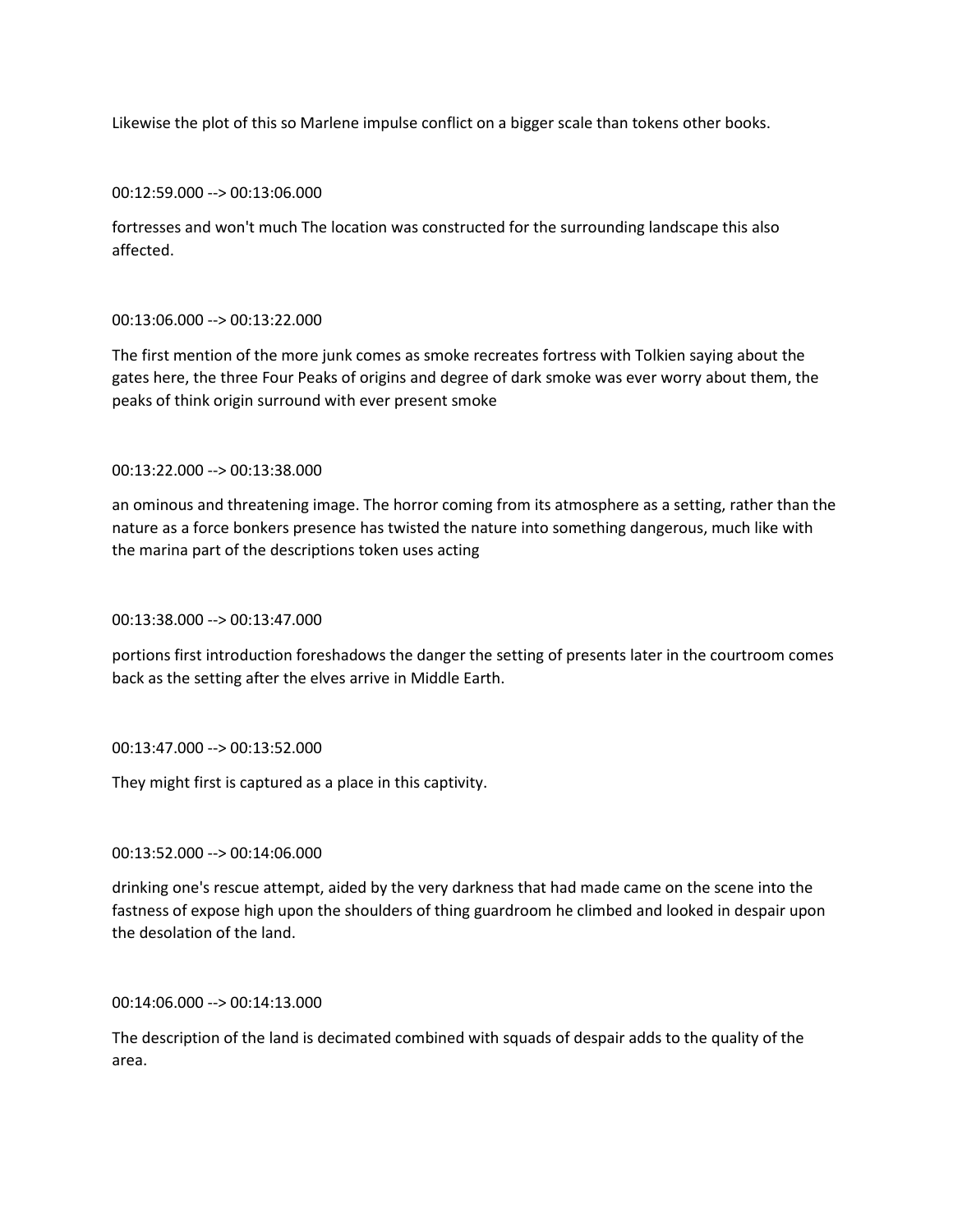### 00:14:13.000 --> 00:14:28.000

Leader again the boardroom is an important site during the featuring brand, as it is from the boardroom that then suddenly more fourth grade refers to flame that ran down swifter than Bell rocks from Oregon and poured over all the plane, and the mountains

# 00:14:28.000 --> 00:14:45.000

of iron belt forest fires of many places shoes and a few of them stink on the air, and pushed up we are Jalan perished and the fire devoured its grasses and it became a burned and desolate waste, pull up a shocking dust barren and lifeless.

# 00:14:45.000 --> 00:14:53.000

The description of the garden, and the nature around it during the procedure and grant focuses on that every aspect of nature.

# 00:14:53.000 --> 00:15:05.000

In version as a disturbing setting and it's passive presence, but also of course actively harming the characters, the fires and smoke, are all life creating fear for both the characters and the readers.

# 00:15:05.000 --> 00:15:17.000

Likewise the breaking of the features and acts as a turning point, after which fields cleans the upper hand against more, allowing him to post a greater effect and before.

# 00:15:17.000 --> 00:15:25.000

And only access another terrifying agonist separate from the core with her own goals and actions with the power to meet the surrounding nature hostile.

# 00:15:25.000 --> 00:15:37.000

She ate Mako with the description of the two trees, but they came to disagreement and parted ways on going from the north thinking to the wrong people.

00:15:37.000 --> 00:15:49.000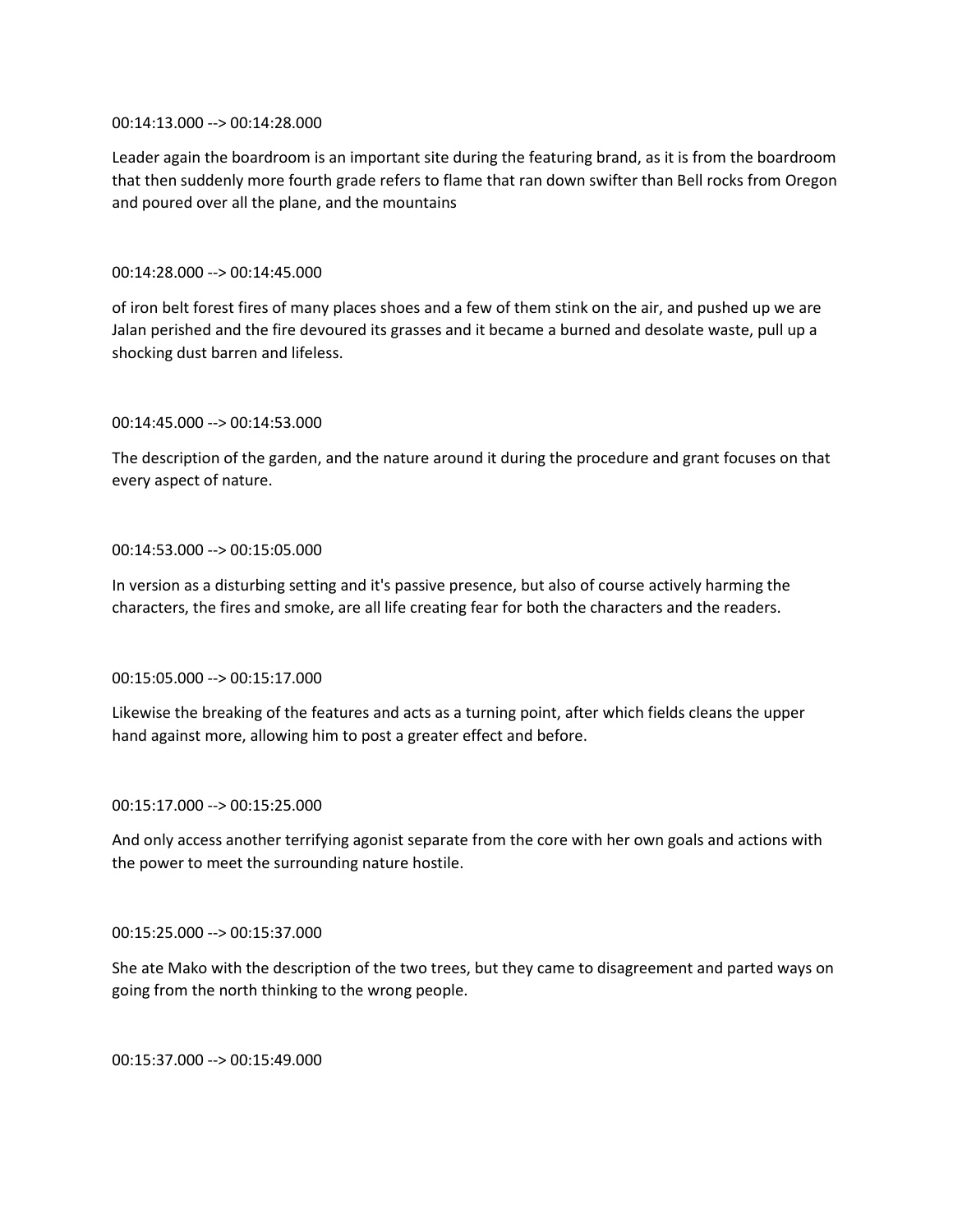And the terror of darkness was about her, but by the power of knowing she was stayed and entered not engine builder, but a boat, long time ago the shadows at the precipice is in which draconian felt awkward.

00:15:49.000 --> 00:15:59.000

They became known as Eric for the mountains of terror and undead, or pass night them their life and light were strangled.

00:15:59.000 --> 00:16:01.000

They're all waters were poisoned.

00:16:01.000 --> 00:16:15.000

And bullies mountain such terror invoke deep fear among the elves who lived in the area. All the description implies that her environment posts some danger to anyone who passed through the main or her environment is atmosphere.

00:16:15.000 --> 00:16:20.000

Her presence, like my course is able to correct the very nature that surrounds her.

00:16:20.000 --> 00:16:27.000

Additionally, the description of her abode adds to the or a place for everything dies hidden in the dark.

00:16:27.000 --> 00:16:34.000

Will we create an environment with care to rival that adult quarters and her two cents continue this.

00:16:34.000 --> 00:16:47.000

She loves Slayer and the Lord of the Rings invokes a similar sense of word to employees habitat, one photo and Sam reach cures mumble, they are on the last stage of their journey before we to Mordor itself.

00:16:47.000 --> 00:16:58.000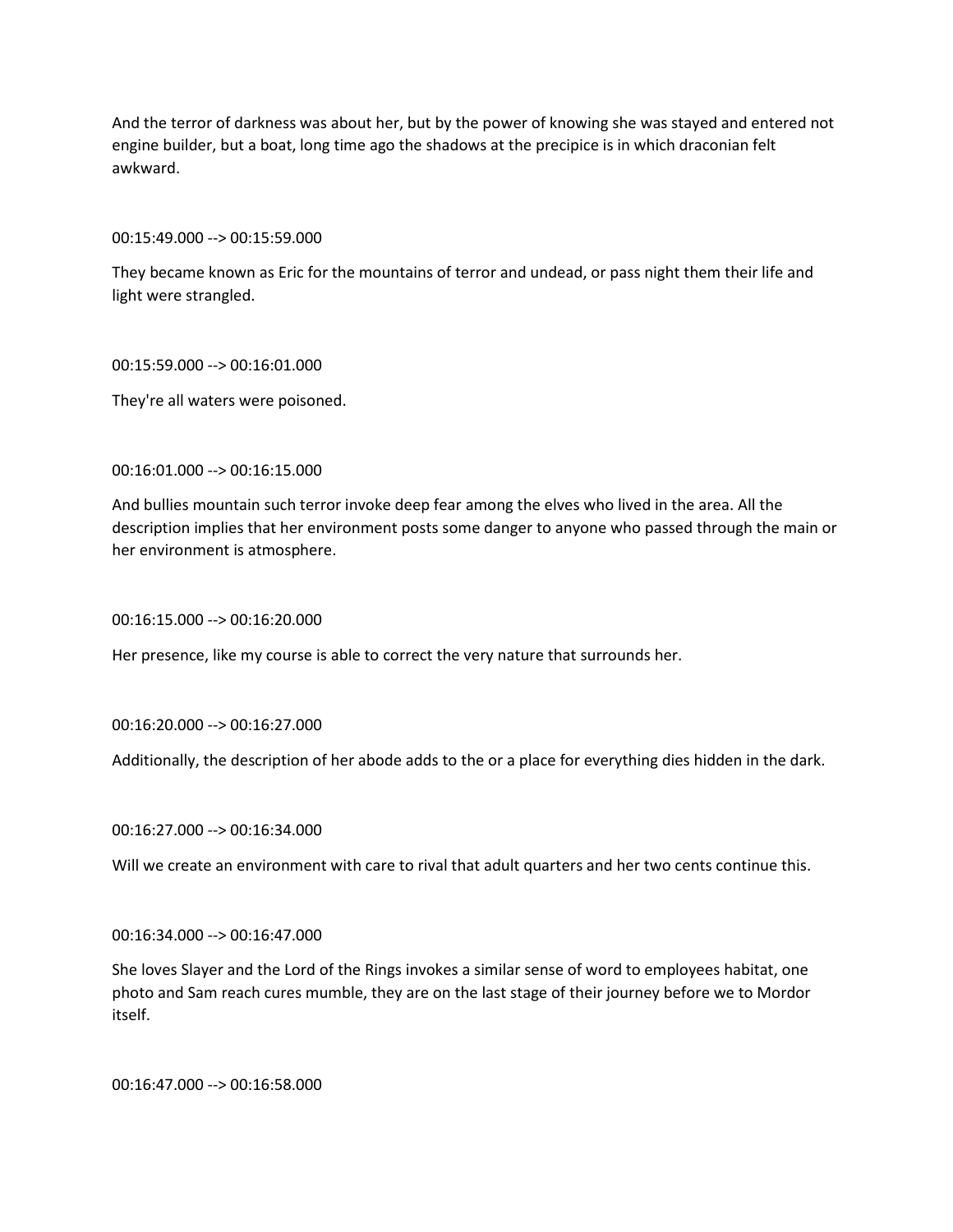At this point, they have faced many external enemies and we'll have to face even more for the quest is finished, but internally it sort of has been struggling against the pull of during as well.

## 00:16:58.000 --> 00:17:13.000

So can you says the horror of the natural set up the external conflicts, also the characters internal struggles by describing the approach to she loves player as the mountains seem to be trying, they're definitely breath to talk them to turn them back

### 00:17:13.000 --> 00:17:24.000

from the secrets of the high places, or to blow them away into the darkness behind it only knew that they had come to the end, when suddenly they felt no wall at their right hand.

00:17:24.000 --> 00:17:31.000

They could see very little. Great Black Sheep was masses and deep gray shadows and above them and about done.

### 00:17:31.000 --> 00:17:40.000

Now and again in a moment they were aware of tall peaks dimly the hobbits could discern Paul cares and jacket pinnacles of stone on either side.

# 00:17:40.000 --> 00:17:49.000

Between which were great crevices and fishers of black, then the night, were forgotten winters had not been carved carved in stone.

### 00:17:49.000 --> 00:17:55.000

And now the red light in the sky seems stronger coming to this place of shadow.

00:17:55.000 --> 00:18:03.000

The environment itself is against the characters, Clinton area permissions, as well as the red sky all indicating danger.

00:18:03.000 --> 00:18:19.000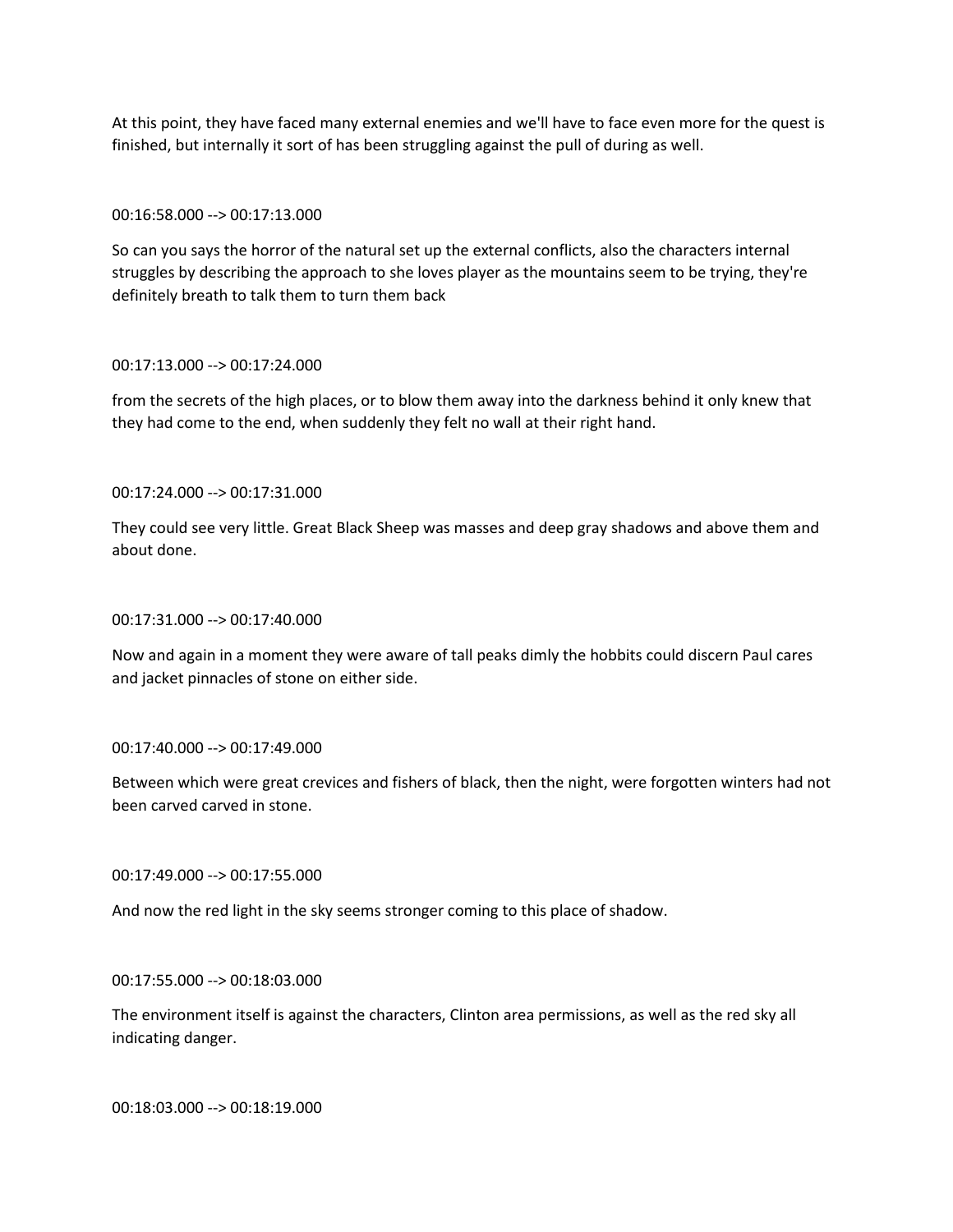coming in Barbies that hoping creates an atmosphere of dread to slowly reveal the danger that we're creating a sense of foreboding heightening the tension and highlighting the danger for the protagonists in hesitation of what is to come, created by the

#### 00:18:19.000 --> 00:18:28.000

natural environment creates a sense of work for the reader. But fear of the unknown that lies ahead for going

#### 00:18:28.000 --> 00:18:38.000

into a player itself, the order grows as danger draws near. Talking draws on more of the senses to describe Frodo and Sam's experiences in the Lair.

### 00:18:38.000 --> 00:18:55.000

He describes killer saying, out of it came a stench, not the sickly odor of Tecate meets with Marvel, that's all week as it feel funny nipple was filed and boarded in the dark with it later adds the breathlessness of the air was growing as the.

### 00:18:55.000 --> 00:19:09.000

And now this is often in the dark sense and resistance thicker than the fall their sight, smell and touch or contribute to the image of the layer as a place that means death, the dread of shields layer sets up the conflict with the shield but it also

### 00:19:09.000 --> 00:19:23.000

sets the mood for the rest of photo and Sam's journey, the horrors of the events photo and Sam will have to face will only grow from here, and the terror of the environment into a player acts to transition them, and the rest of Middle Earth to Mordor

### 00:19:23.000 --> 00:19:39.000

Engaging senses, other than just site token enhances the core of the setting by creating a more vivid image in the Hobbit, it is Mark wood that fills the role of nature turns dark talking clearly states that mark wood was the worst of the perils that

00:19:39.000 --> 00:19:50.000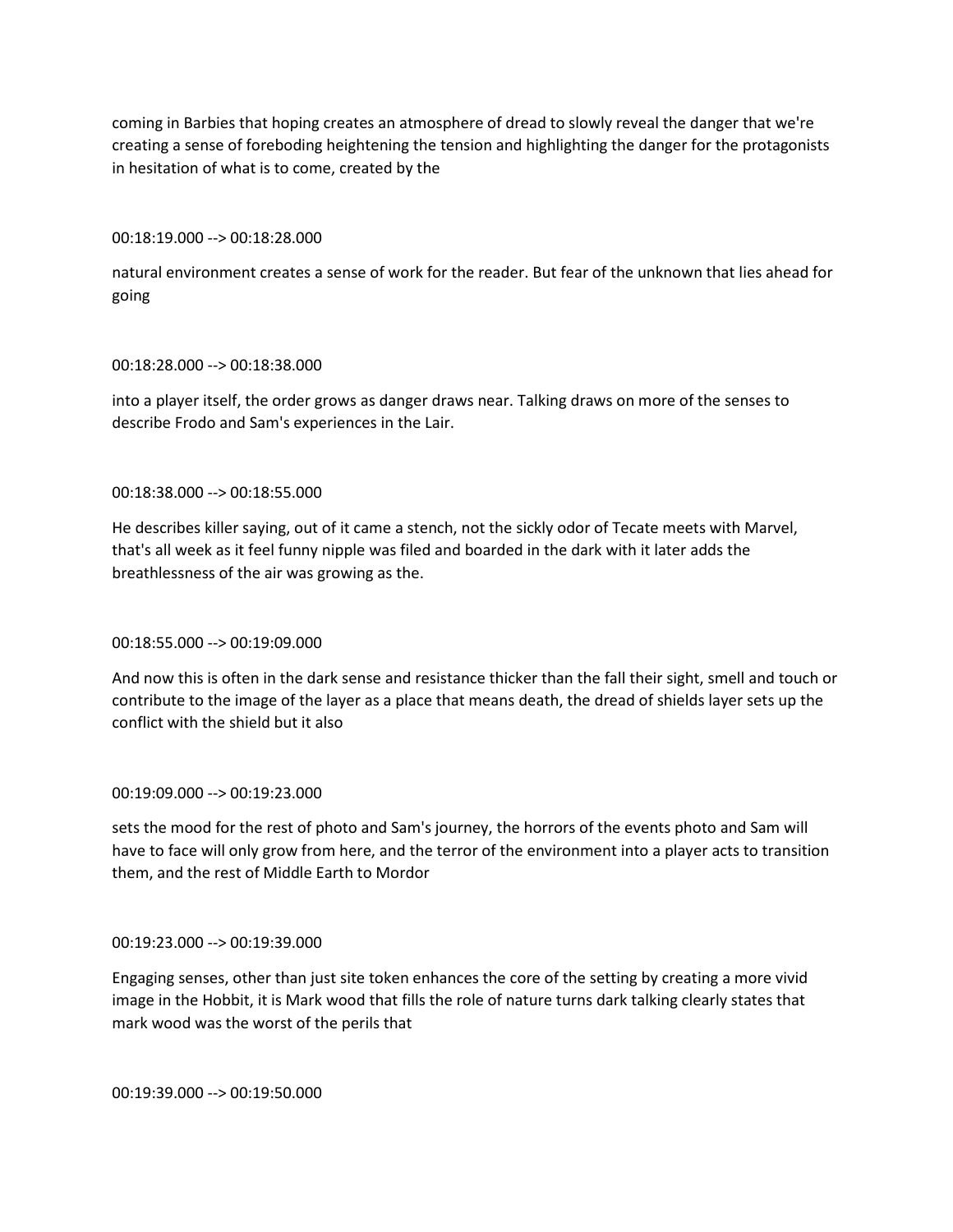they had to pass before they came to the dragons tropical. The forest itself access and happiness obstructing their way forwards and policing posing a direct threat to their journey.

## 00:19:50.000 --> 00:20:01.000

Bobo and the doors are worrying about my foot by the arm tells them, your way through Mark what is dark, dangerous and difficult, and they're wild things are dark clear and Savage.

# 00:20:01.000 --> 00:20:16.000

I doubt very much whether anything you finding work with will be hosting to eat or drink, there's one stream there. I know, black and strong which process the path that you shouldn't eat or drink of know Beethoven, or I have heard that it carries and

## 00:20:16.000 --> 00:20:31.000

and a great drops units and forgetfulness. And in the game shadows of that place, I don't think you will shoot anything for some horrible some without straying from the path that you must not do for any reason, they aren't spawning books up the anticipation

### 00:20:31.000 --> 00:20:34.000

of divorce and with that are to come.

### 00:20:34.000 --> 00:20:42.000

This warnings indicate that much of the horse has been corrupted in some way, making the plants, animals and water unsafe to eat or drink.

### 00:20:42.000 --> 00:20:53.000

Additionally has said we are wanting to stay on the path. This mystery and fear around the possibility of losing this morning is reiterated by Gandalf who says, Don't steal don't stray off the track.

### 00:20:53.000 --> 00:21:02.000

If you do this 1000 to one you will never find it again and never get out of their new safe paths in this part of the world.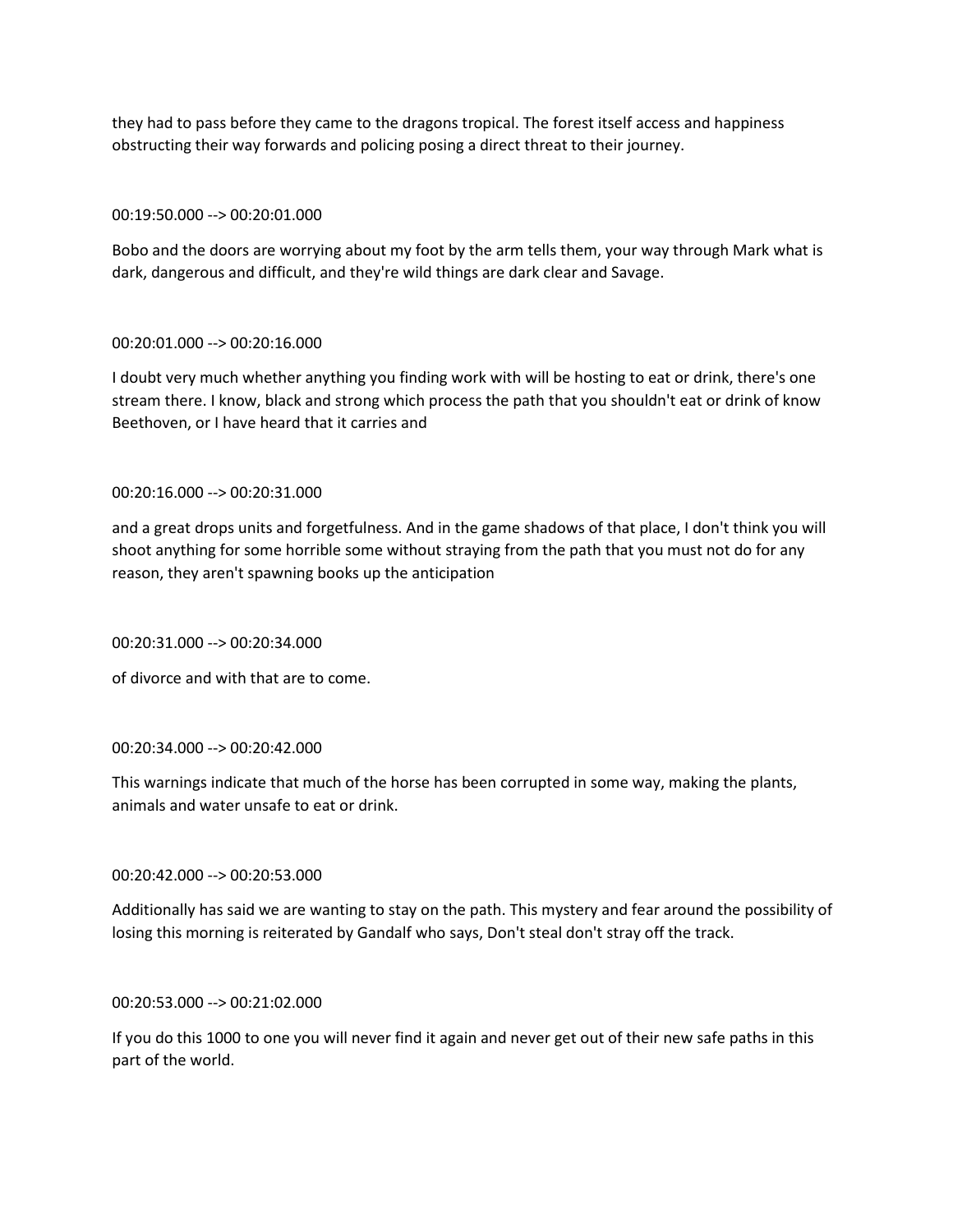00:21:02.000 --> 00:21:13.000

Talking includes repeated warnings to emphasize the importance of the instruction and the dire consequences of disobeying, all of which materialize when you do, in fact,

### 00:21:13.000 --> 00:21:27.000

as the company enters martland, the descriptions of the forest become even more ominous soon after entering they find that they see the forest coming as it were to meet them or waiting for them like a black and proud a wall before them.

#### 00:21:27.000 --> 00:21:35.000

Sounds began to draw and upon them, birds began to sing less, there were no more beer, not even rabbits were PC.

### 00:21:35.000 --> 00:21:49.000

The lack of living creatures that one would expect to find in a forest is the first sign that this is not an ordinary forest. This departure from the expected continues to the contributes to the foreboding viewing of the forest, the silence of anticipation

### 00:21:49.000 --> 00:22:03.000

of some horror that has caused all creatures to flee the plants in the forest also contribute to the ominous nature of the setting their appearance contributes to the general creepiness of the forest, as their trunks, are huge and our old.

#### 00:22:03.000 --> 00:22:11.000

Your branches twisted their leaves were dark and long, it grew on them entry on the along the ground.

### 00:22:11.000 --> 00:22:20.000

Both the plants and animals of the forest greatly indicate the danger of the setting the forest having grown twisted and darker than a typical forest.

00:22:20.000 --> 00:22:30.000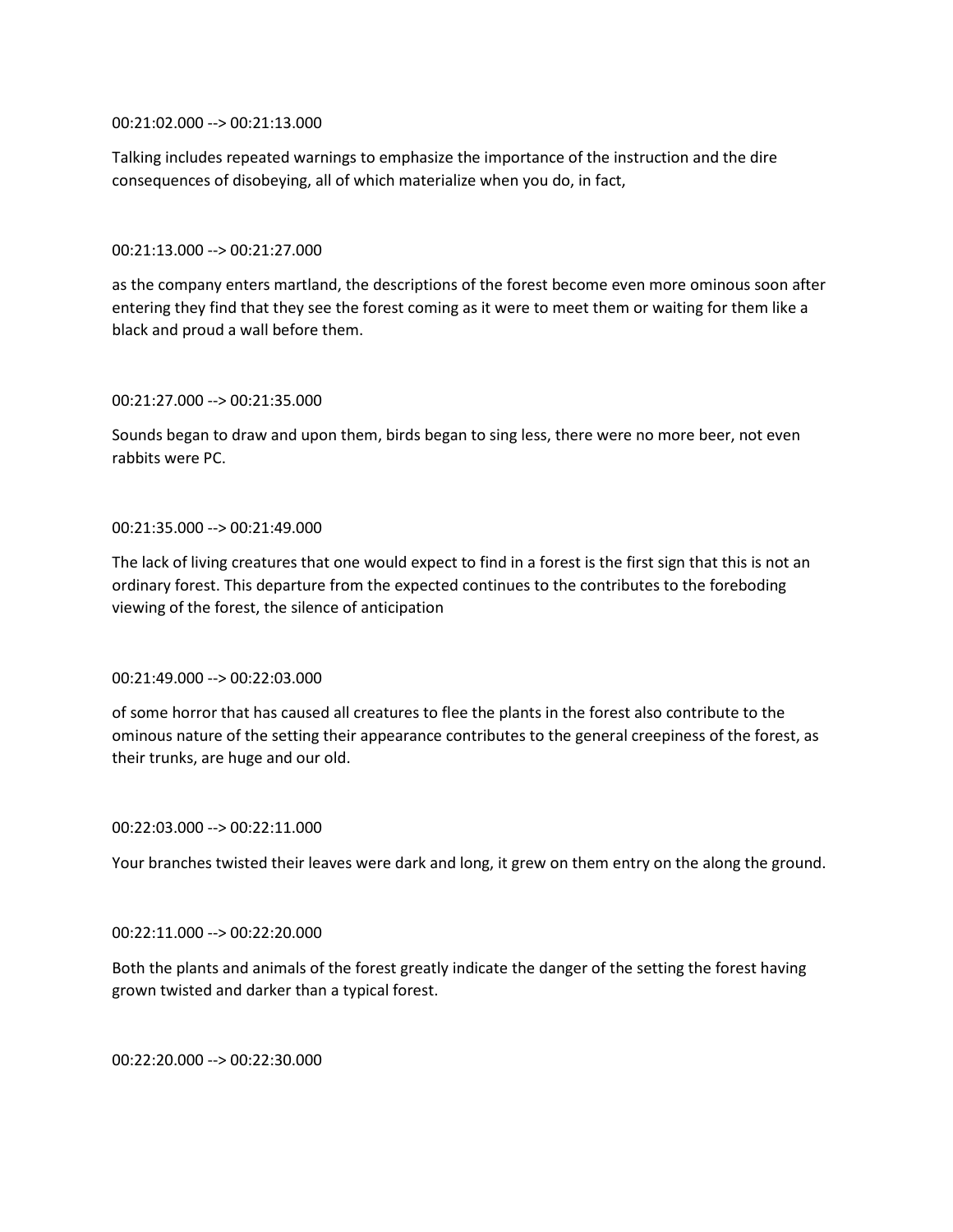As a journey further into the forest, or increases even more token creates a sense of horror, by contrast and all his characters know with what it's unknown.

## 00:22:30.000 --> 00:22:41.000

For example, He writes, there were queer noises to once scuffling kings and creams and the undergrowth, and among the leads that we piled endlessly places on the forest floor.

## 00:22:41.000 --> 00:22:55.000

But what made the noises he could not see the presence of something unknown me noises in the forest adds to the area atmosphere. I spoke the major and the characters lack the knowledge of whether or not these beings are dangerous.

## 00:22:55.000 --> 00:23:09.000

Talking does this again describing the eyes that Bobo can see there's a yellow or green or red or green eyes stare at him from a little distance, and then slowly fade and appear and slowly shine out again in another place.

### 00:23:09.000 --> 00:23:16.000

and sometimes they will clean down the branches just about him. And that was most terrifying.

### 00:23:16.000 --> 00:23:32.000

But the artists that he liked the least were horrible pill bogus sort of eyes, being watched by unnatural eyes from all around increases the care, being watched without knowing the watchers establishes the feeling of danger and the fear of the unknown.

## 00:23:32.000 --> 00:23:46.000

As Bilbo underdogs continue to endure the forest, the ominous atmosphere wears on everyone's notes and leads to decisions that create further conflict, the horror of the setting of Mark wood increases when the giant spiders appear.

00:23:46.000 --> 00:24:01.000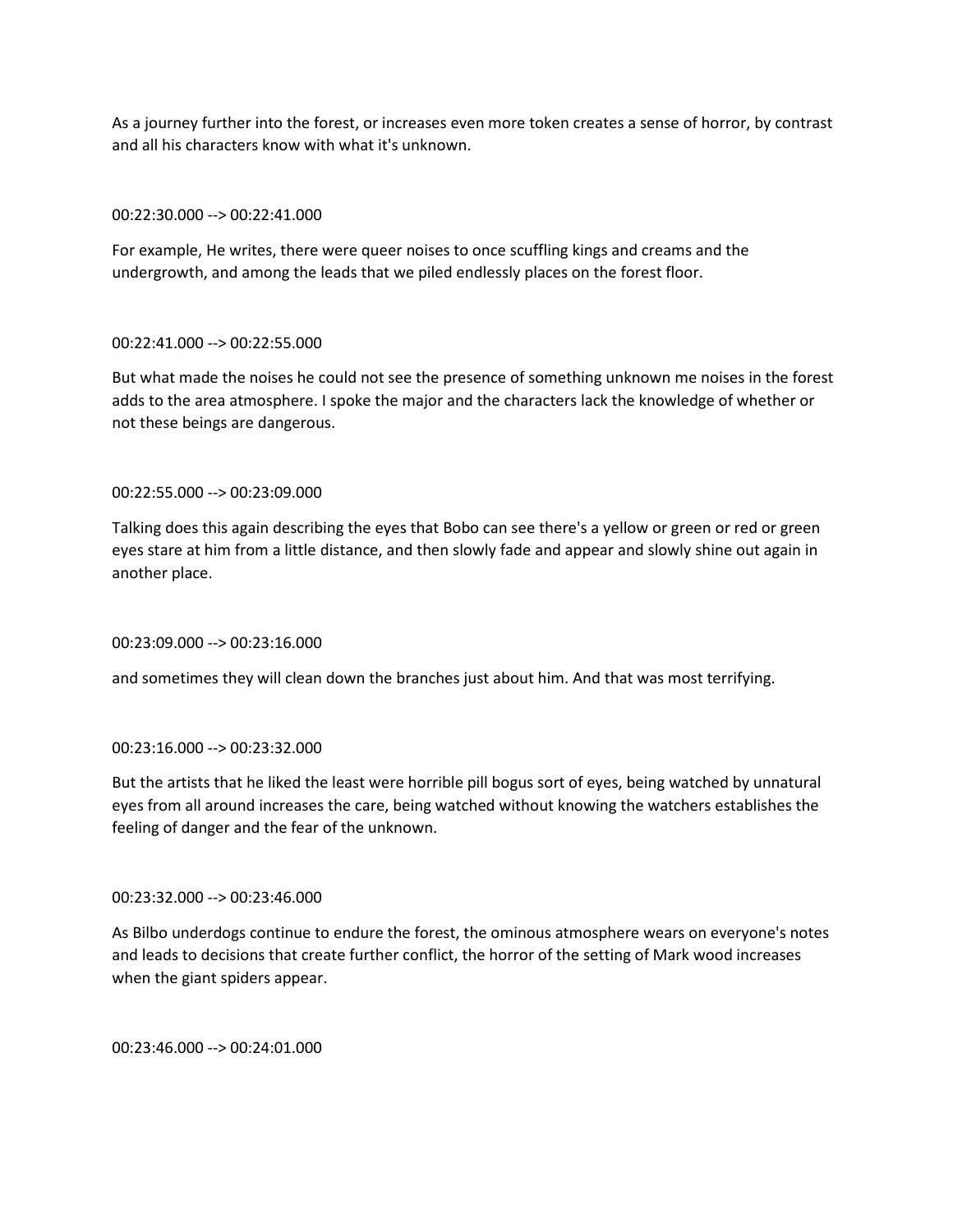You don't see the spiders right away, but rather to nasty things they saw with a complex dark complex with threads extraordinarily often stretch from tree to tree, or peopled in the lower branches on either side of them.

## 00:24:01.000 --> 00:24:15.000

In the context of the previous descriptions of the forest. This is just one more way in which work with acts as a twisted version of a typical forest leader, the reason for these unnatural complex as explained, and becomes an imminent threat to Bilbo.

## 00:24:15.000 --> 00:24:29.000

It is then that the great spider came from behind him and came at him, he could only see the things eyes, but he could feel its hairy legs, as it struggled to wind up on multiple threads, round and round him.

## 00:24:29.000 --> 00:24:33.000

Those encounter with the spider creates a sense of horror as well.

# 00:24:33.000 --> 00:24:42.000

He's only able to see the eyes, because you're watching eyes, ears in the forest, but he can still feel the spiders.

# 00:24:42.000 --> 00:24:56.000

Spiders are to be expected in a forest, but just like everything else in the marketplace, the spiders have grown into a twisted version of the expected.

## 00:24:56.000 --> 00:25:06.000

the barrel downs as a separate zone, in which was set up as the hobbits enter a new space token sets up the danger posed by the bare bones by explaining their reputation.

### 00:25:06.000 --> 00:25:14.000

Before the characters encounter it saying bear downs, had a sinister reputation and hobbit one getting as the forest itself.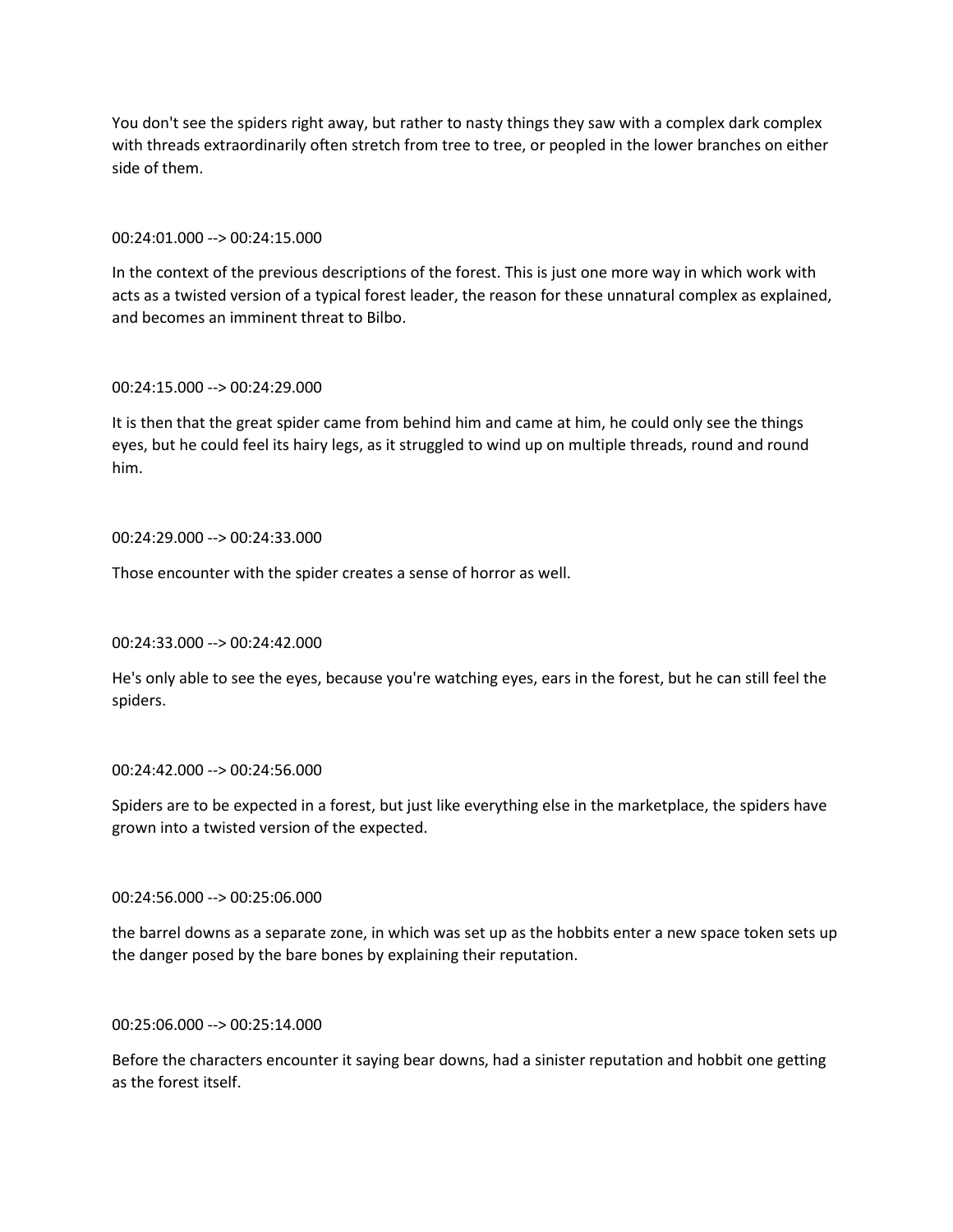00:25:14.000 --> 00:25:23.000

The comparison to the old forest sets the level of expectations and links between settings together as examples of nature that have become horrifying.

00:25:23.000 --> 00:25:38.000

The first actual description of the Barrow downs, is that on that side the hills were higher than looked down upon them, and all those hills were crowded with Green Mountains, and on some we're standing stones, pointing upwards like Jabba teeth clean

00:25:38.000 --> 00:25:38.000

guns.

## 00:25:38.000 --> 00:25:54.000

guns setting, with the house looking down on them makes the hobbit seem small And vulnerable to their environment, increasing the danger of the baritones post them talking description of the stones like jacket teeth creates a creepy and unsettling image

00:25:54.000 --> 00:25:58.000

that contributes to the anticipation of danger.

00:25:58.000 --> 00:26:06.000

As the hobbits continue towards the Barrow downs, more and more of their surroundings turn ominous threatening danger.

# 00:26:06.000 --> 00:26:23.000

Talking describes the sun, the pill and water yellow was cleaning through the misty just a blip the west wall, the hollow, in which they lay north, south and east beyond the wall the fog was thick cold in the air was silent heavy until the silence creates

00:26:23.000 --> 00:26:39.000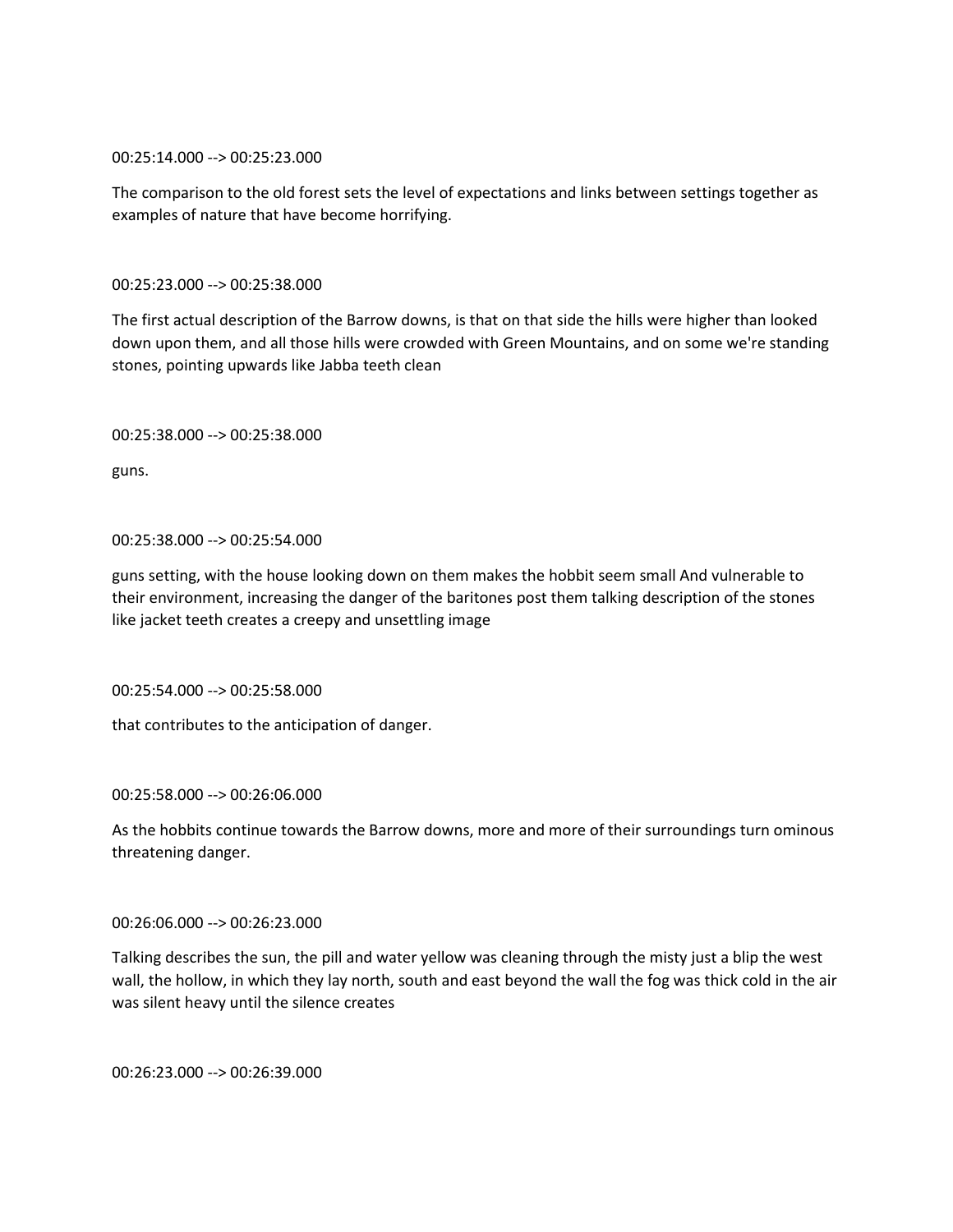anticipation, with a chilled fear over the dangers that had poking uses nature to convey the level of dangerous but hobbits as they get closer and closer to their downs, more nature turns theory and ominous to build fear and their leaders, even as they

### 00:26:39.000 --> 00:26:51.000

looked out and dismayed what's the setting sun, it seemed before their eyes into a white sea, and a cold gray shadows spring up in the East behind the fog rolled up to the walls and what is it about them.

## 00:26:51.000 --> 00:26:57.000

And as it mounted it bent over their heads, until it became a roof. They were shutting the hopelessness.

# 00:26:57.000 --> 00:27:12.000

The fog books, encloses the habits and obscures their surroundings, the closer the fog the poster the feeling of danger, the danger of the paradigms reaches its peak, as the habits are trapped ominous atmosphere can be right the natural setting, his office

# 00:27:12.000 --> 00:27:28.000

pays off as the barrel it appears right it was described as really realizing the extent of the danger when he was suddenly aware that it was getting very cold and the up hero when was beginning to blow, an icy when the change was coming in the weather.

# 00:27:28.000 --> 00:27:43.000

And this was long past now and trends and patterns. His breath was smoking, and the darkness was less near and the weather hope signal the danger. The cold brought by the wind contributing to a cold feeling of dread.

# 00:27:43.000 --> 00:27:56.000

The horror reaches its peak just before the barrel wait arrives, danger present but still unknown, the hobbits encounter with both the old forest and the barrel downs just shortly after starting out on their journey.

00:27:56.000 --> 00:28:07.000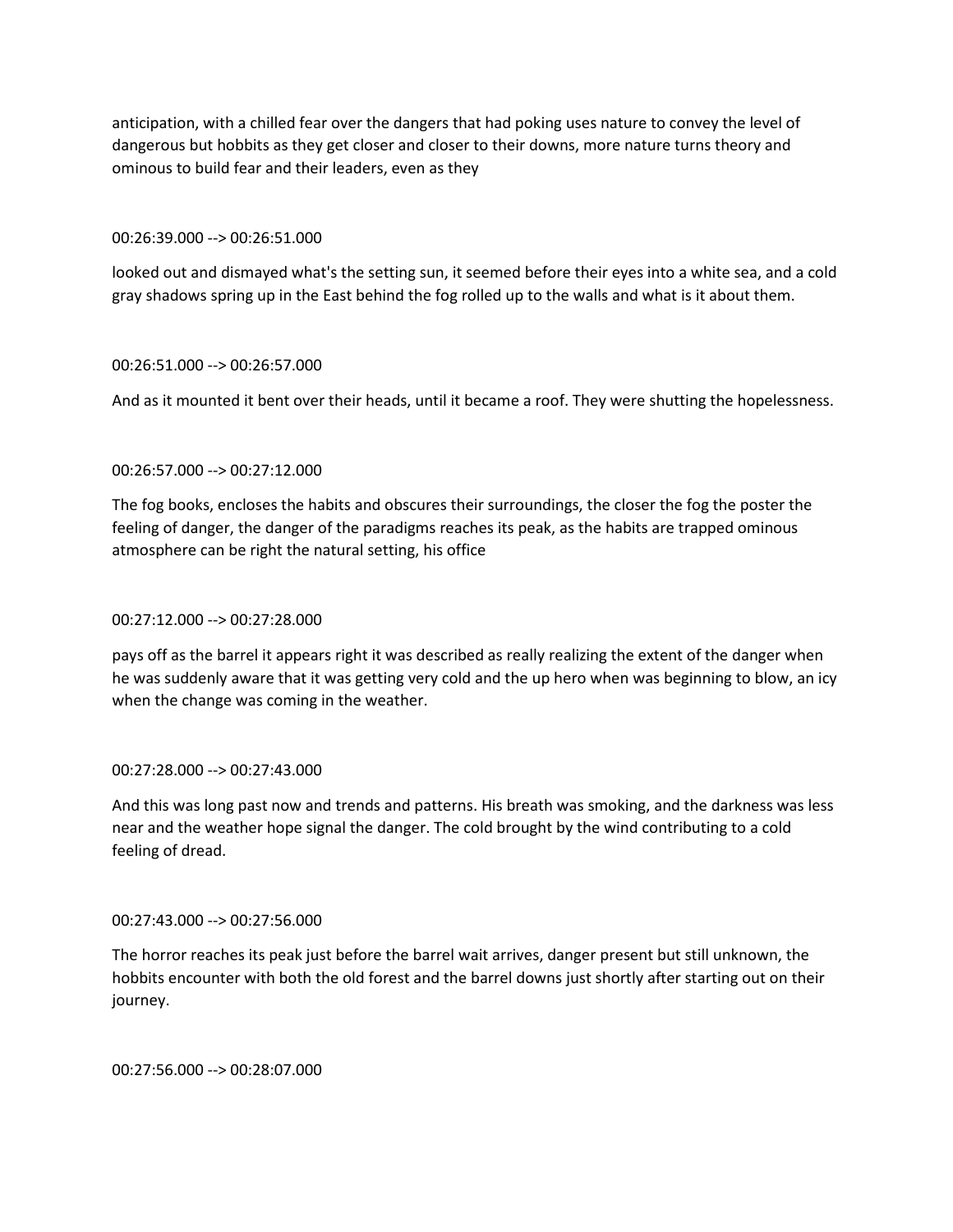Since of the many dangers to come with talking interesting settings and these throughout his books to establish the dread of course

00:28:07.000 --> 00:28:15.000

leader in the Lord of the Rings, the dead marshes axis yet another such setting. Got one leads Frodo and Sam, through the marshes as they approach mortar.

## 00:28:15.000 --> 00:28:33.000

Their first impression of the market is as its described as it was already day, Oakland listen selling morning, and the marsh briefly and heavy banks know some pierced below cloud in the sky, cold and clammy winter still held sway in this forsaken country.

00:28:33.000 --> 00:28:39.000

The only green was the scum of lipstick need on the dirt, we see surface of the cell and waters.

00:28:39.000 --> 00:28:46.000

Dead grasses and rotting meat wind up in the mists like ragged shadows have long forgotten summers.

### 00:28:46.000 --> 00:29:05.000

The sun was riding high end goal now in this country with for so long, but only a passing ghost of her. They see below weird Hill, keeping no color and no one even prior to the reveal of the reason behind the dead marshes name is described as an eerie

00:29:05.000 --> 00:29:07.000

setting that box light and light.

## 00:29:07.000 --> 00:29:20.000

The obscured sun and the lack of living plants transformed the setting, from a normal Marsh to add more dangerous environment, setting that readers on edge, reflecting the girl intention in danger that increases as part of one Sam get closer and closer

00:29:20.000 --> 00:29:22.000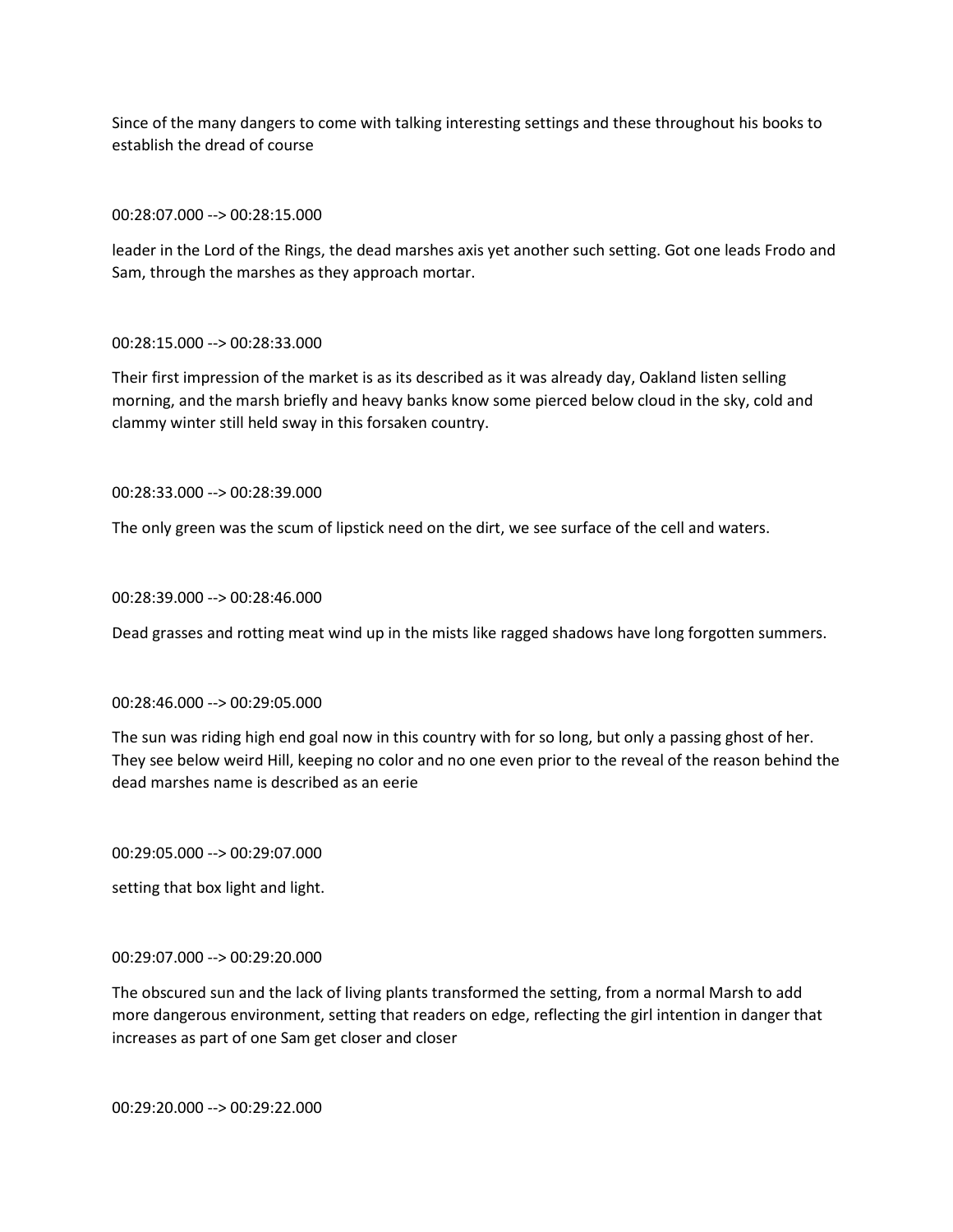to Mordor.

### 00:29:22.000 --> 00:29:26.000

The order of the dead marshes grows, when the dead bodies in the water are revealed.

#### 00:29:26.000 --> 00:29:42.000

Sam discovers this reason for the name of the marshes, pointing toward again, same trip to catching his foot in some old route or Kiko and came heavily on his hands, which same deep interest to us, so that his face was brought close to the surface of

#### 00:29:42.000 --> 00:29:57.000

the dark near. There was a faint kiss a nice smell like up and lights flicker and danced and swirled for a moment the water below can look like some place with brand new glass to choose period.

#### 00:29:57.000 --> 00:30:04.000

It is hands on the box spring back with the cry. They're looking dead faces in the water, he said with horror.

### 00:30:04.000 --> 00:30:15.000

Up to this point the marshes aren't on natural setting, but seems discovery of the bodies in the water increases, even the initial worth in a single moment, and do something much more sinister.

### 00:30:15.000 --> 00:30:29.000

The water was a foul smell and using textures repulsive. The dead marshes ads for the Lord of the Rings to the natural environment, creating the Warfield fearful mood as the characters draw closer to Mordor unnatural setting to discovery of bodies in

### 00:30:29.000 --> 00:30:42.000

the water and the danger that the setting poses to the characters all hope to create an atmosphere of dread and apprehension surrounding the Martians bombs explanation for the marshes only serves to add to that or.